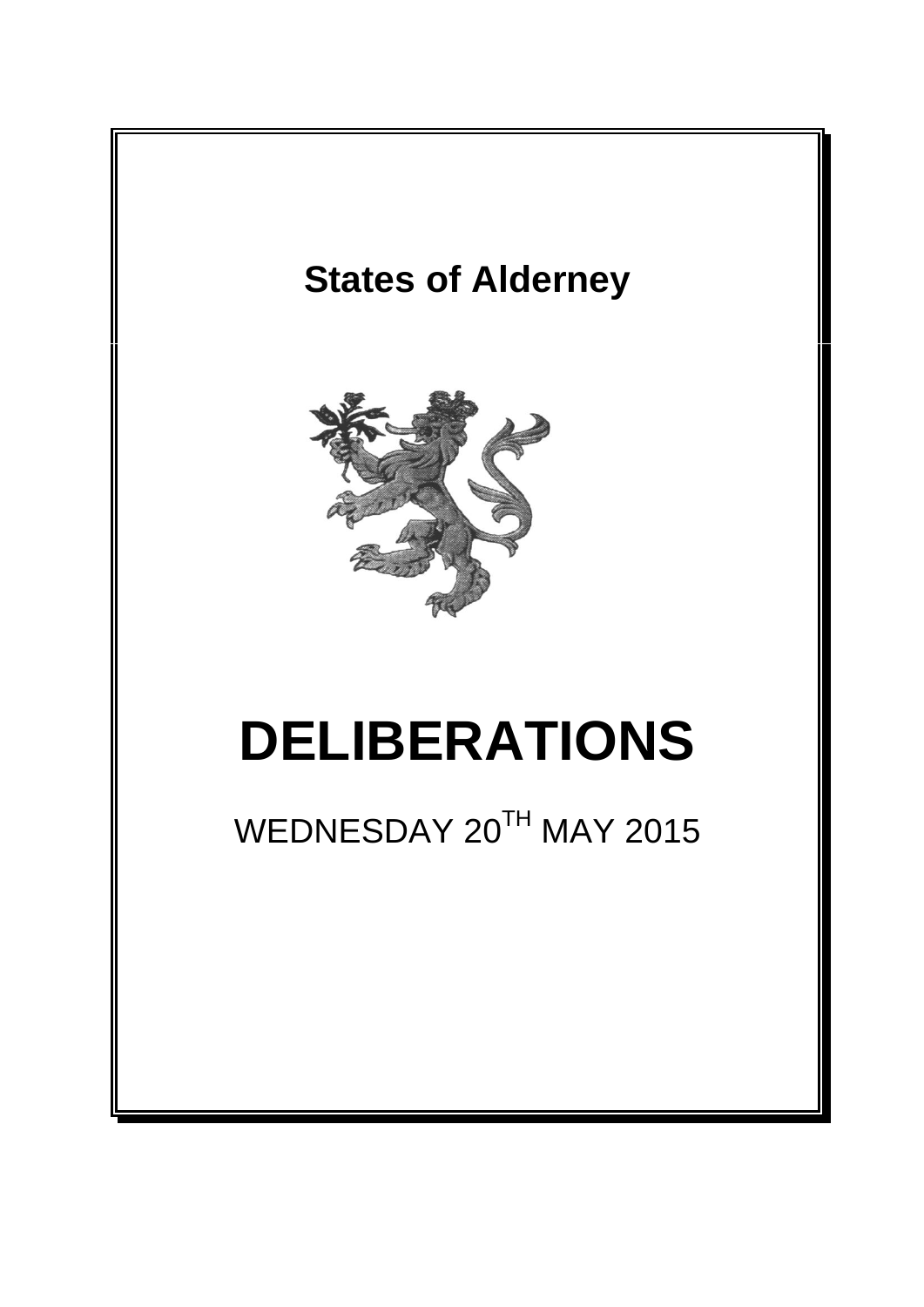# **STATES OF ALDERNEY**

## **DELIBERATIONS FOR THE MEETING**

# **ON WEDNESDAY 20 TH MAY 2015 AT 17:30**

Present: Mr Stuart Trought, President Mr Ian Tugby Mr Louis Jean Mr Neil Harvey Mr Francis Simonet Mr Robert McDowall Mr Chris Rowley Mr Steve Roberts Mrs Norma Paris Mr Graham McKinley

Lieutenant G T Workman RN (Rtd) represented His Excellency The Lieutenant-Governor of the Bailiwick of Guernsey.

### **Item l The Alderney eGambling (Amendment) Regulations, 2015**

**The States of Alderney resolved that 'The Alderney eGambling (Amendment) Regulations, 2015' not be annulled.**

*Proposed by Mr Harvey and seconded by Mr Simonet*

*Approved unanimously*

#### **Item II Alderney Commission for Renewable Energy – Additional functions**

**The States of Alderney resolved to approve the following resolutions:**

- **1. That the Commission for Renewable Energy be conferred the following functions under section 7(1)(c) of the Renewable Energy (Alderney) Law, 2007 (in addition to the functions conferred upon it under that Law or by any other enactment) –**
	- **a. To make formal contributions to Alderney Electricity Limited as the Commission considers appropriate in order to subsidise the cost of electricity to residents of the Island of Alderney, and**
	- **b. To make formal contributions to the States of Alderney as the Commission considers appropriate; and**